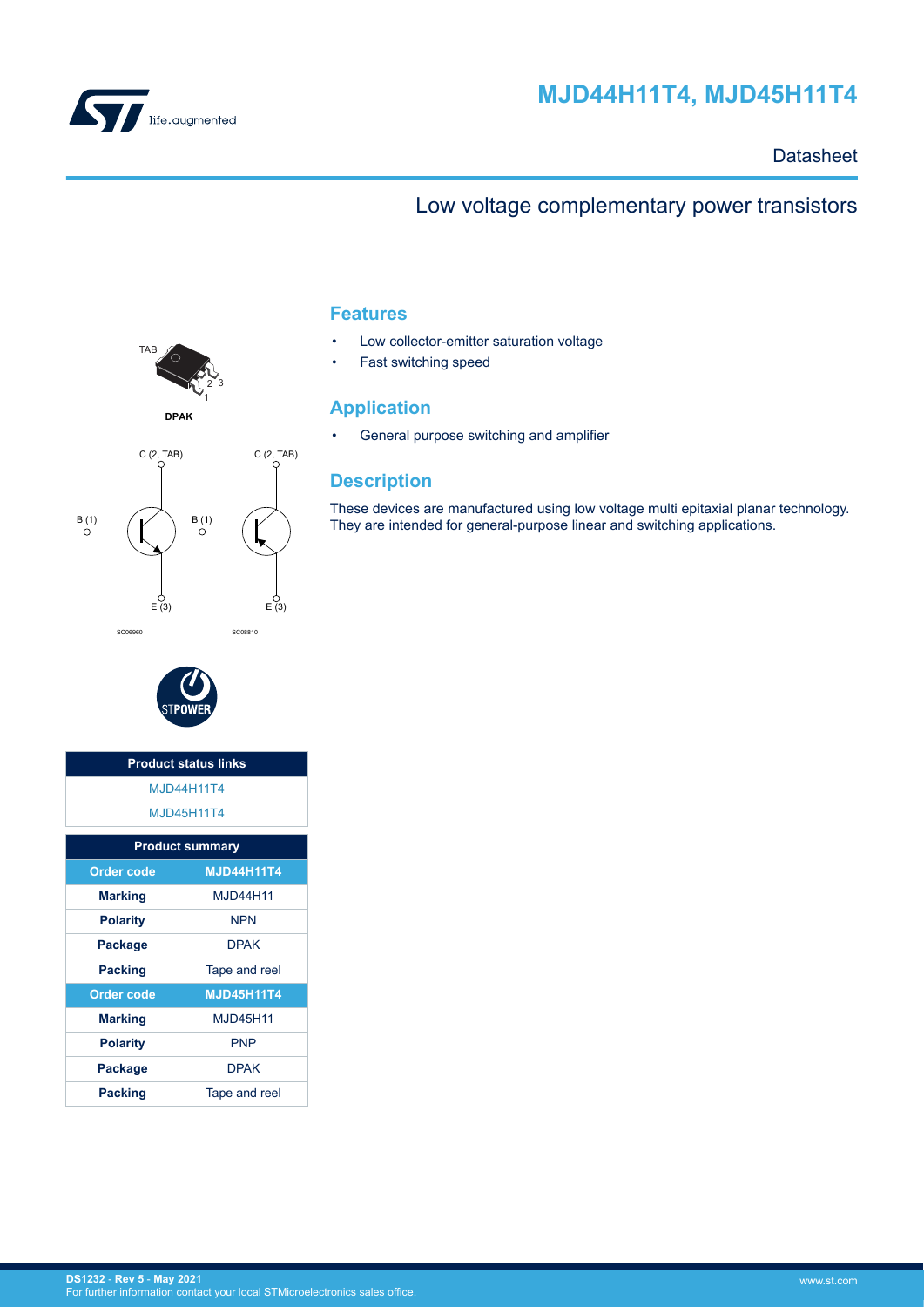<span id="page-1-0"></span>

# **1 Electrical ratings**

| <b>Parameter</b>                               | Value        | <b>Unit</b>    |
|------------------------------------------------|--------------|----------------|
| Collector-emitter voltage ( $I_B = 0$ A)       | 80           | $\vee$         |
| Collector-base voltage ( $I_C = 0$ A)          | 5            | v              |
| Collector current                              | 8            | A              |
| Collector peak current                         | 16           | $\overline{A}$ |
| Total power dissipation at $T_C = 25^{\circ}C$ | 20           | W              |
| Storage temperature range                      | $-55$ to 150 | °C             |
| Maximum operating junction temperature         | 150          | $^{\circ}C$    |
|                                                |              |                |

## **Table 1. Absolute maximum ratings**

*Note: For PNP types voltage and current values are negative.*

#### **Table 2. Thermal data**

| <b>Symbol</b> | <b>Parameter</b>                        | Value | Unit           |
|---------------|-----------------------------------------|-------|----------------|
| $R_{thJC}$    | Thermal resistance, junction-to-case    | 6.25  | $\degree$ C/W  |
| $R_{thJA}$    | Thermal resistance, junction-to-ambient | 100   | $^{\circ}$ C/W |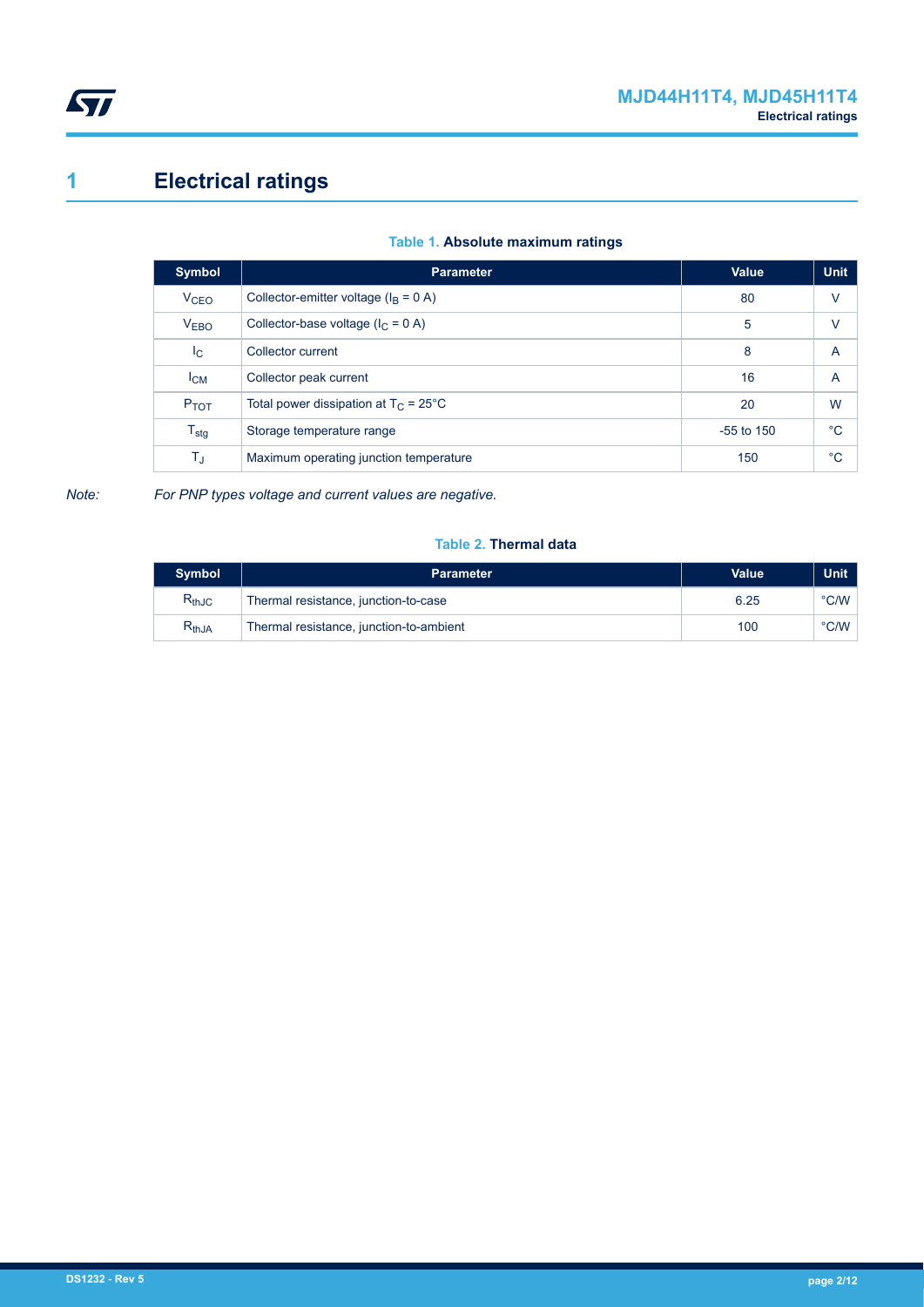

## <span id="page-2-0"></span>**2 Electrical characteristics**

 $T_C$  = 25°C unless otherwise specified.

| <b>Symbol</b>         | <b>Parameter</b>                     | <b>Test conditions</b>          | Min. | Typ.                     | Max. | <b>Unit</b> |
|-----------------------|--------------------------------------|---------------------------------|------|--------------------------|------|-------------|
| $V_{CEO(sus)}^{(1)}$  | Collector-emitter sustaining voltage | $I_C = 30$ mA, $I_R = 0$ A      | 60   | ۰                        |      | V           |
| $I_{CES}$             | Collector cut-off current            | $V_{CF}$ = 80 V, $V_{BE}$ = 0 V |      | ۰                        | 10   | μA          |
| I <sub>EBO</sub>      | Emitter cut-off current              | $V_{FR}$ = 5 V, $I_C$ = 0 A     |      | $\overline{\phantom{a}}$ | 50   | μA          |
| $V_{CE(sat)}^{(1)}$   | Collector-emitter saturation voltage | $I_C = 8$ A, $I_R = 0.4$ A      |      | $\overline{\phantom{a}}$ | 1    | v           |
| $V_{BE(sat)}^{(1)}$   | Base-emitter saturation voltage      | $I_C = 8$ A, $I_R = 0.8$ A      |      | $\overline{\phantom{0}}$ | 1.5  | v           |
| $h_{\text{FF}}^{(1)}$ | DC current gain                      | $I_C = 2 A$ , $V_{CF} = 1 V$    | 60   | $\overline{\phantom{a}}$ |      |             |
|                       |                                      | $I_C = 4 A$ , $V_{CE} = 1 V$    | 40   | $\overline{\phantom{0}}$ |      |             |

#### **Table 3. Electrical characteristics**

*1. Pulsed: Pulse duration ≤ 300 μs, duty cycle ≤ 2%.*

*Note: For PNP types voltage and current values are negative.*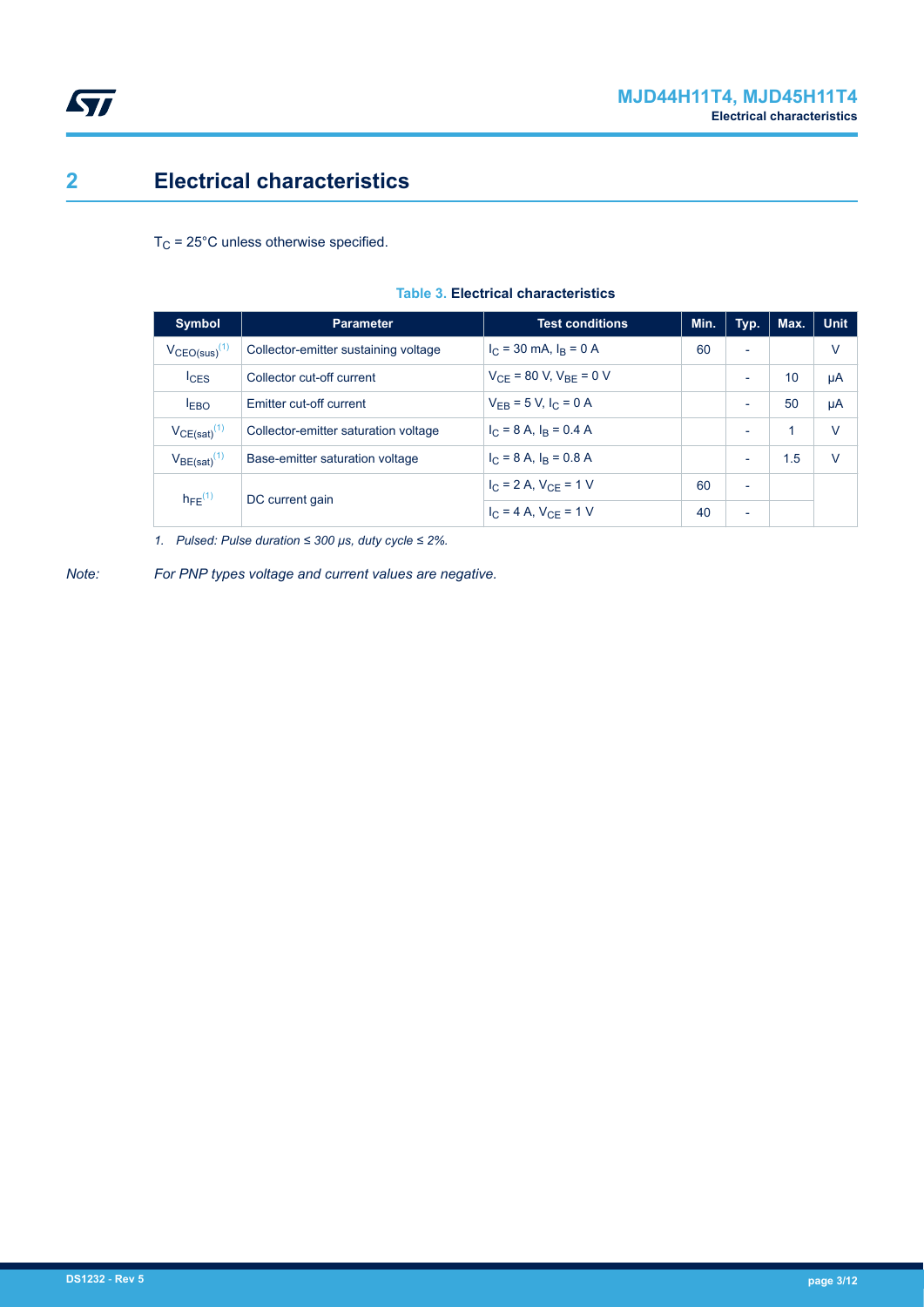## **2.1 Electrical characteristics (curves)**

<span id="page-3-0"></span>*kyl* 









**Figure 4. DC current gain (PNP)**



**Figure 6. Collector-emitter saturation voltage (PNP)** GC73780  $V_{CE (sat)}$  $\overline{1}$  $\overline{(v)}$  $h_{FE} = 10$ ╪╪╪╫  $\overline{\text{min}}$  $\top \top$  $10<sup>0</sup>$ ┯┷┷╇ TTTTTT Ш  $10<sup>-</sup>$ Ш m  $10^{-7}$  $10^{-2}$  $\overline{\phantom{a}}$  $\frac{1}{\sqrt{6}}$   $\frac{8}{\sqrt{4}}$  $^{8}$  10<sup>-1</sup>  $n_{10}$ <sup>8</sup>

 $10<sup>-</sup>$ 

 $10^{-3}$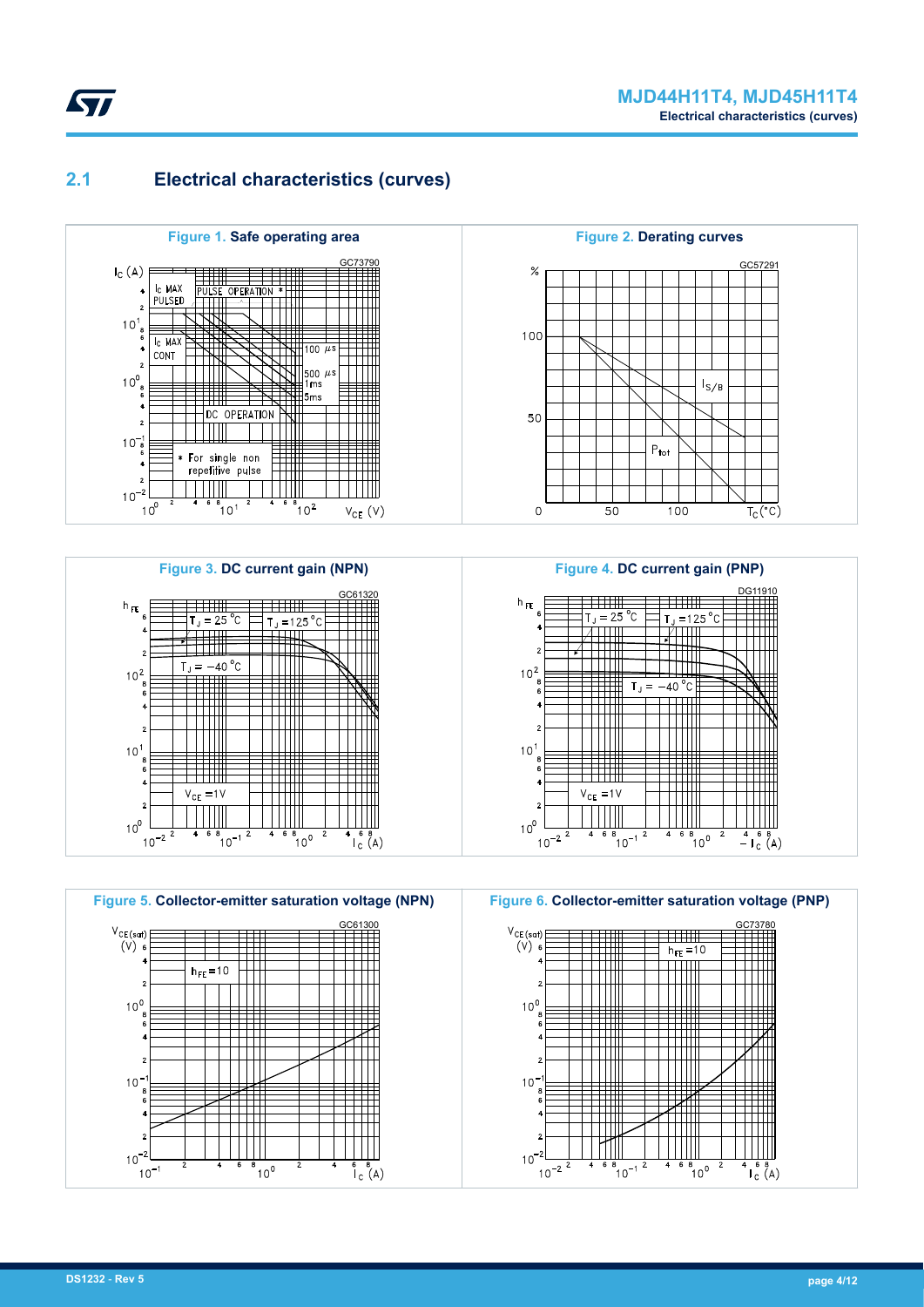<span id="page-4-0"></span>ST

# **3 Package information**

In order to meet environmental requirements, ST offers these devices in different grades of [ECOPACK](https://www.st.com/ecopack) packages, depending on their level of environmental compliance. ECOPACK specifications, grade definitions and product status are available at: [www.st.com.](http://www.st.com) ECOPACK is an ST trademark.

## **3.1 DPAK (TO-252) type C2 package information**

**Figure 7. DPAK (TO-252) type C2 package outline**











0068772\_type-C2\_rev30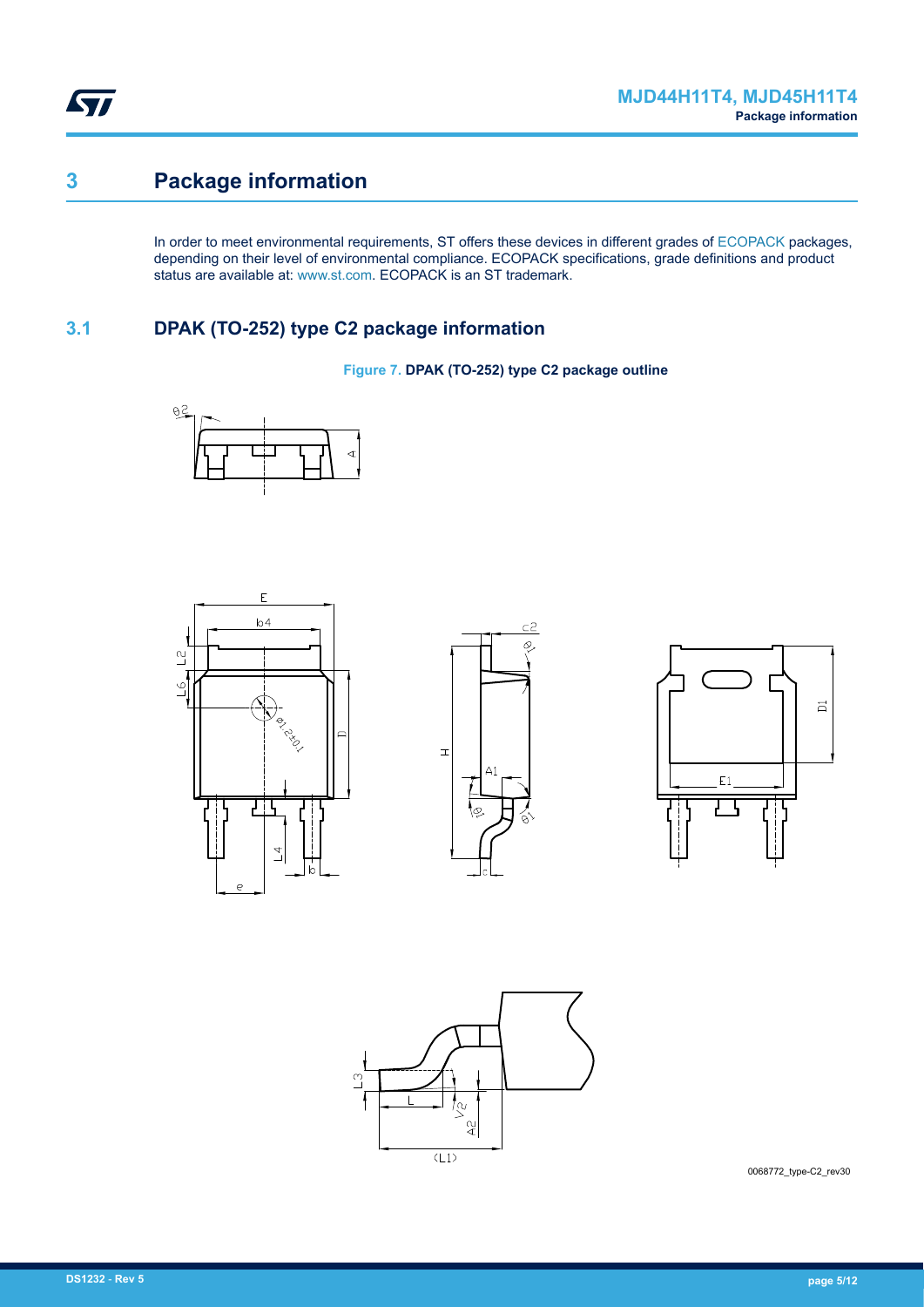| Dim.           | $\mathop{\text{mm}}\nolimits$ |             |             |  |  |
|----------------|-------------------------------|-------------|-------------|--|--|
|                | Min.                          | Typ.        | Max.        |  |  |
| $\mathsf{A}$   | 2.20                          | 2.30        | 2.38        |  |  |
| A1             | 0.90                          | 1.01        | 1.10        |  |  |
| A2             | 0.00                          |             | 0.10        |  |  |
| $\mathsf b$    | 0.72                          |             | 0.85        |  |  |
| b4             | 5.13                          | 5.33        | 5.46        |  |  |
| $\mathbf{C}$   | 0.47                          |             | 0.60        |  |  |
| c2             | 0.47                          |             | 0.60        |  |  |
| $\mathsf D$    | 6.00                          | 6.10        | 6.20        |  |  |
| D <sub>1</sub> | 5.10                          |             | 5.60        |  |  |
| $\mathsf E$    | 6.50                          | 6.60        | 6.70        |  |  |
| E <sub>1</sub> | 5.20                          |             | 5.50        |  |  |
| $\mathbf e$    | 2.186                         | 2.286       | 2.386       |  |  |
| $\mathsf H$    | 9.80                          | 10.10       | 10.40       |  |  |
| L              | 1.40                          | 1.50        | 1.70        |  |  |
| L1             | 2.90 REF                      |             |             |  |  |
| L2             | 0.90                          |             | $1.25$      |  |  |
| L <sub>3</sub> | 0.51 BSC                      |             |             |  |  |
| L4             | 0.60                          | 0.80        | 1.00        |  |  |
| L <sub>6</sub> | 1.80 BSC                      |             |             |  |  |
| $\theta$ 1     | $5^{\circ}$                   | $7^{\circ}$ | $9^{\circ}$ |  |  |
| $\theta$ 2     | $5^{\circ}$                   | $7^\circ$   | $9^{\circ}$ |  |  |
| V <sub>2</sub> | $0^{\circ}$                   |             | $8^{\circ}$ |  |  |

## **Table 4. DPAK (TO-252) type C2 mechanical data**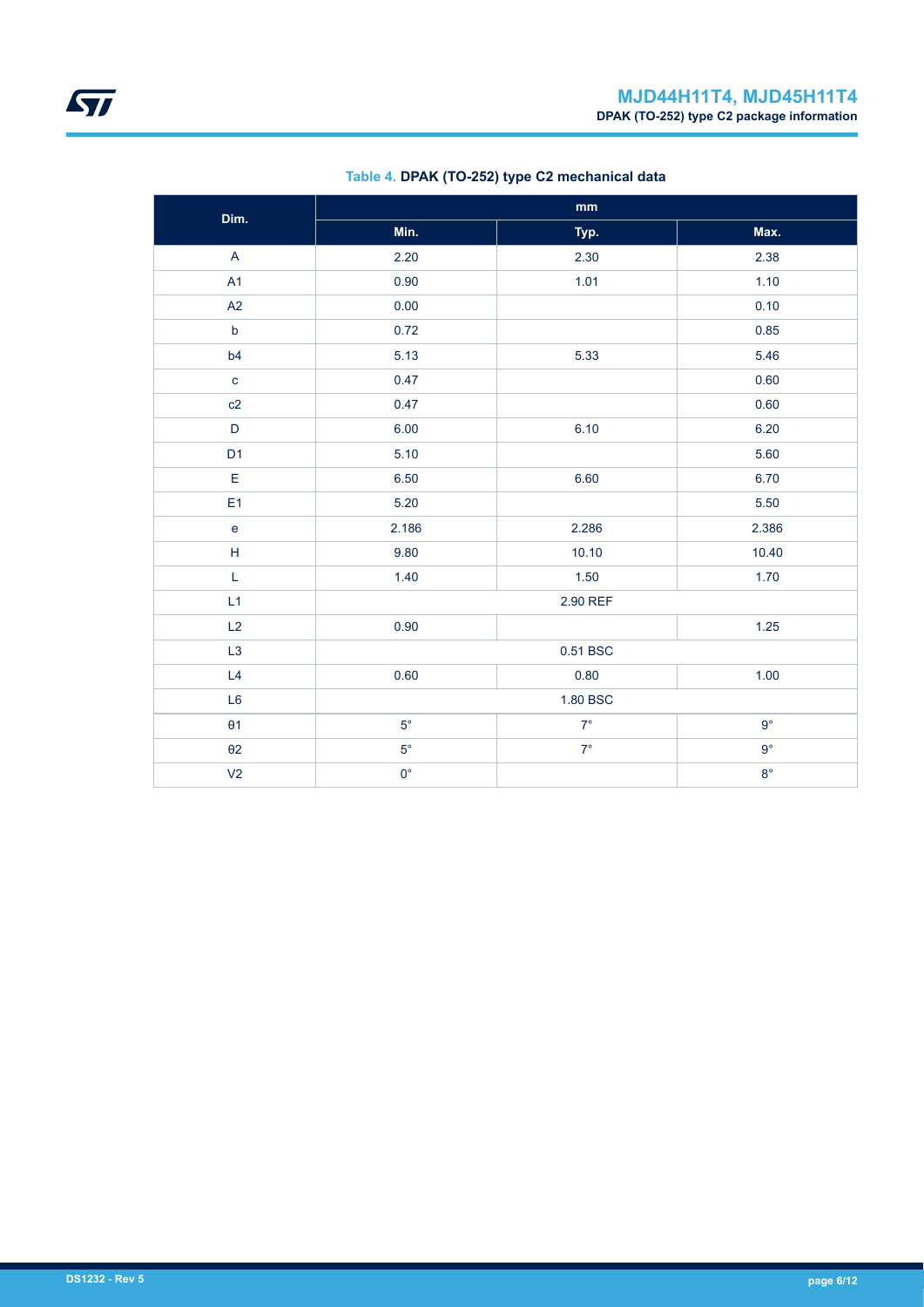

## **Figure 8. DPAK (TO-252) recommended footprint (dimensions are in mm)**

FP\_0068772\_30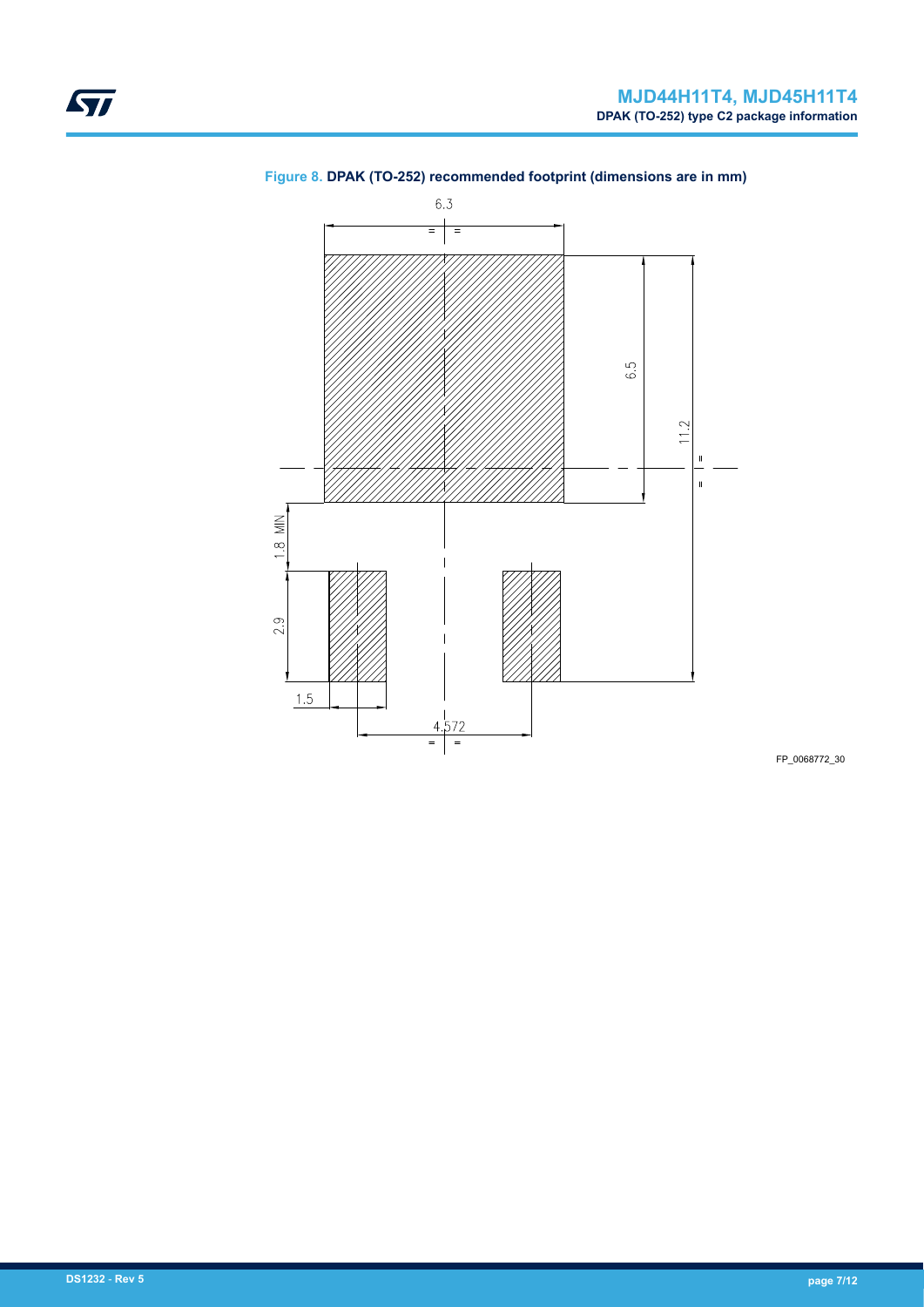## **3.2 DPAK (TO-252) packing information**

<span id="page-7-0"></span>ST





User direction of feed

Bending radius

AM08852v1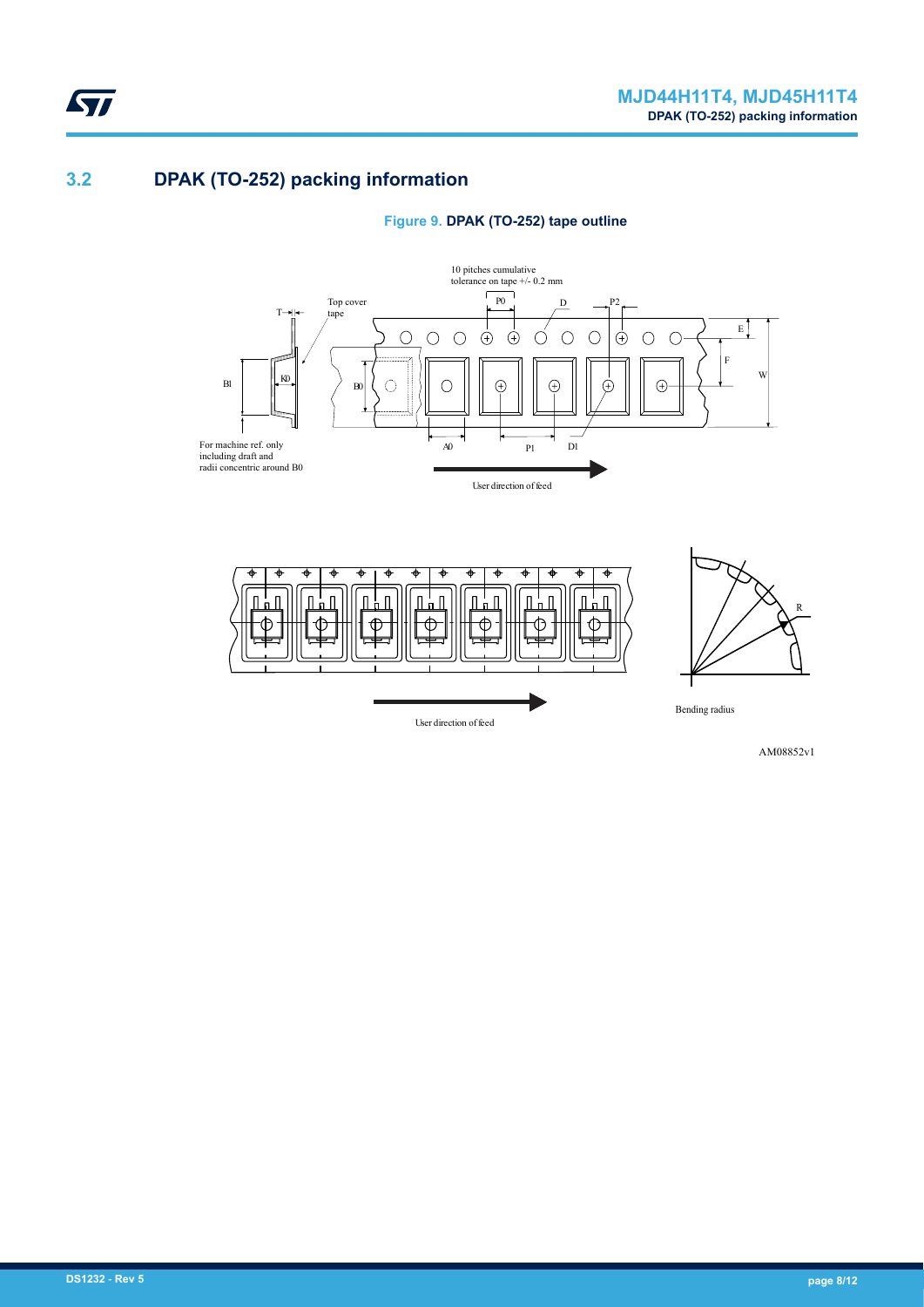



AM06038v1

|                | <b>Tape</b>  |                |                         | Reel    |      |  |
|----------------|--------------|----------------|-------------------------|---------|------|--|
| Dim.           | mm           |                | Dim.                    | mm      |      |  |
|                | Min.<br>Max. | Min.           | Max.                    |         |      |  |
| A <sub>0</sub> | 6.8          | $\overline{7}$ | $\overline{A}$          |         | 330  |  |
| ${\sf B0}$     | 10.4         | 10.6           | $\sf B$                 | $1.5\,$ |      |  |
| <b>B1</b>      |              | 12.1           | $\mathbf C$             | 12.8    | 13.2 |  |
| $\mathsf D$    | $1.5\,$      | 1.6            | $\mathsf D$             | 20.2    |      |  |
| D <sub>1</sub> | $1.5\,$      |                | ${\mathsf G}$           | 16.4    | 18.4 |  |
| E              | 1.65         | 1.85           | $\overline{\mathsf{N}}$ | 50      |      |  |
| $\mathsf F$    | 7.4          | 7.6            | $\top$                  |         | 22.4 |  |
| K <sub>0</sub> | 2.55         | 2.75           |                         |         |      |  |
| P <sub>0</sub> | 3.9          | 4.1            | Base qty.               |         | 2500 |  |
| P <sub>1</sub> | $7.9$        | 8.1            | Bulk qty.               |         | 2500 |  |
| P <sub>2</sub> | 1.9          | 2.1            |                         |         |      |  |
| ${\sf R}$      | 40           |                |                         |         |      |  |
| $\top$         | 0.25         | 0.35           |                         |         |      |  |
| W              | 15.7         | 16.3           |                         |         |      |  |

**Table 5. DPAK (TO-252) tape and reel mechanical data**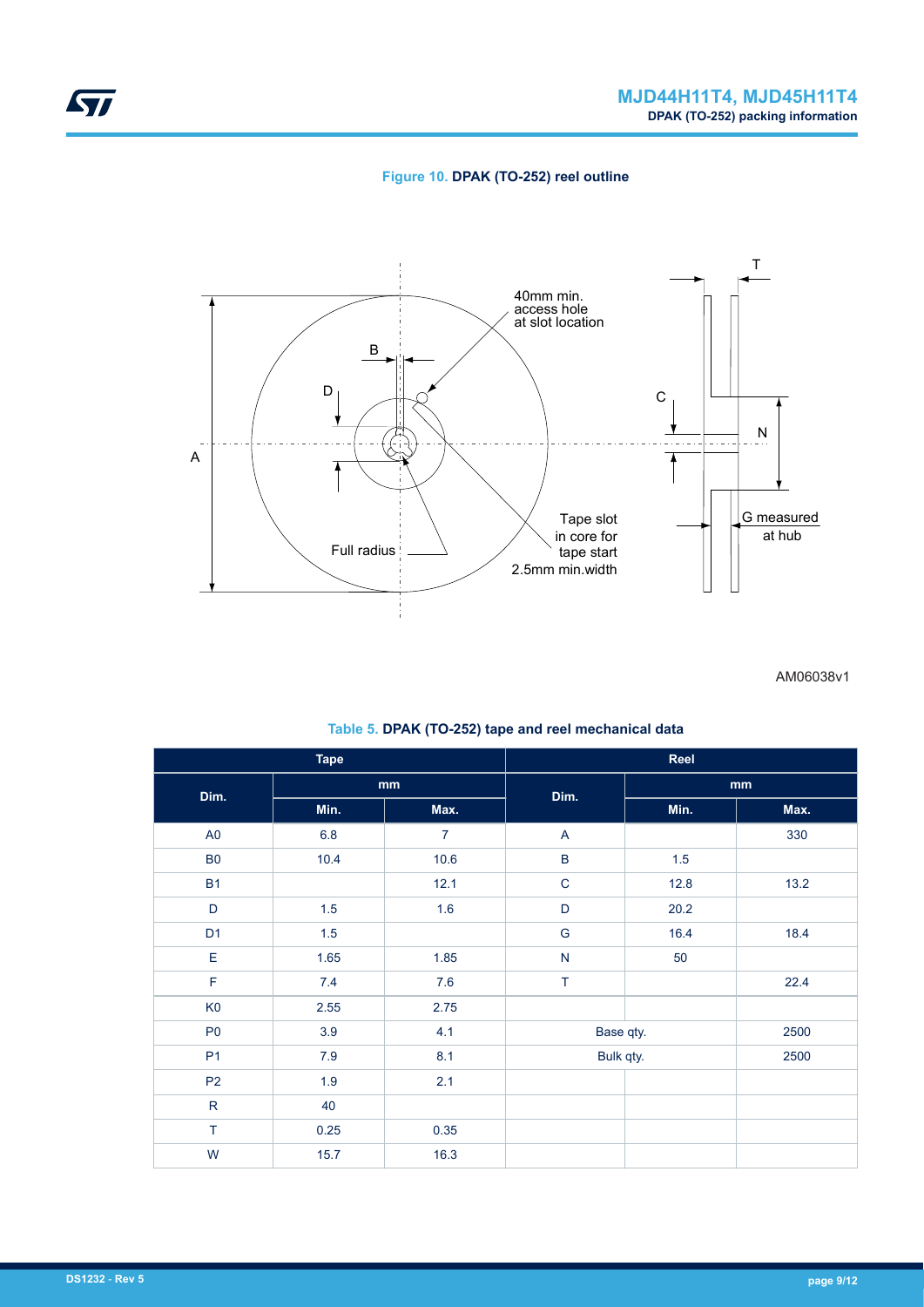# <span id="page-9-0"></span>**Revision history**

## **Table 6. Document revision history**

| <b>Date</b> | <b>Version</b> | <b>Changes</b>                                                |
|-------------|----------------|---------------------------------------------------------------|
| 21-Jun-2004 | 2              | Document migration, no content change.                        |
| 06-Aug-2009 | 3              | Updated mechanical data.                                      |
| 18-May-2012 | 4              | Updated: mechanical data                                      |
|             |                | Inserted: packaging mechanical data                           |
| 05-May-2021 | 5              | Updated title, Features and added STPOWER LOGO in cover page. |
|             |                | Updated Table 2. Thermal data.                                |
|             |                | Updated Section 3 Package information.                        |
|             |                | Minor text changes.                                           |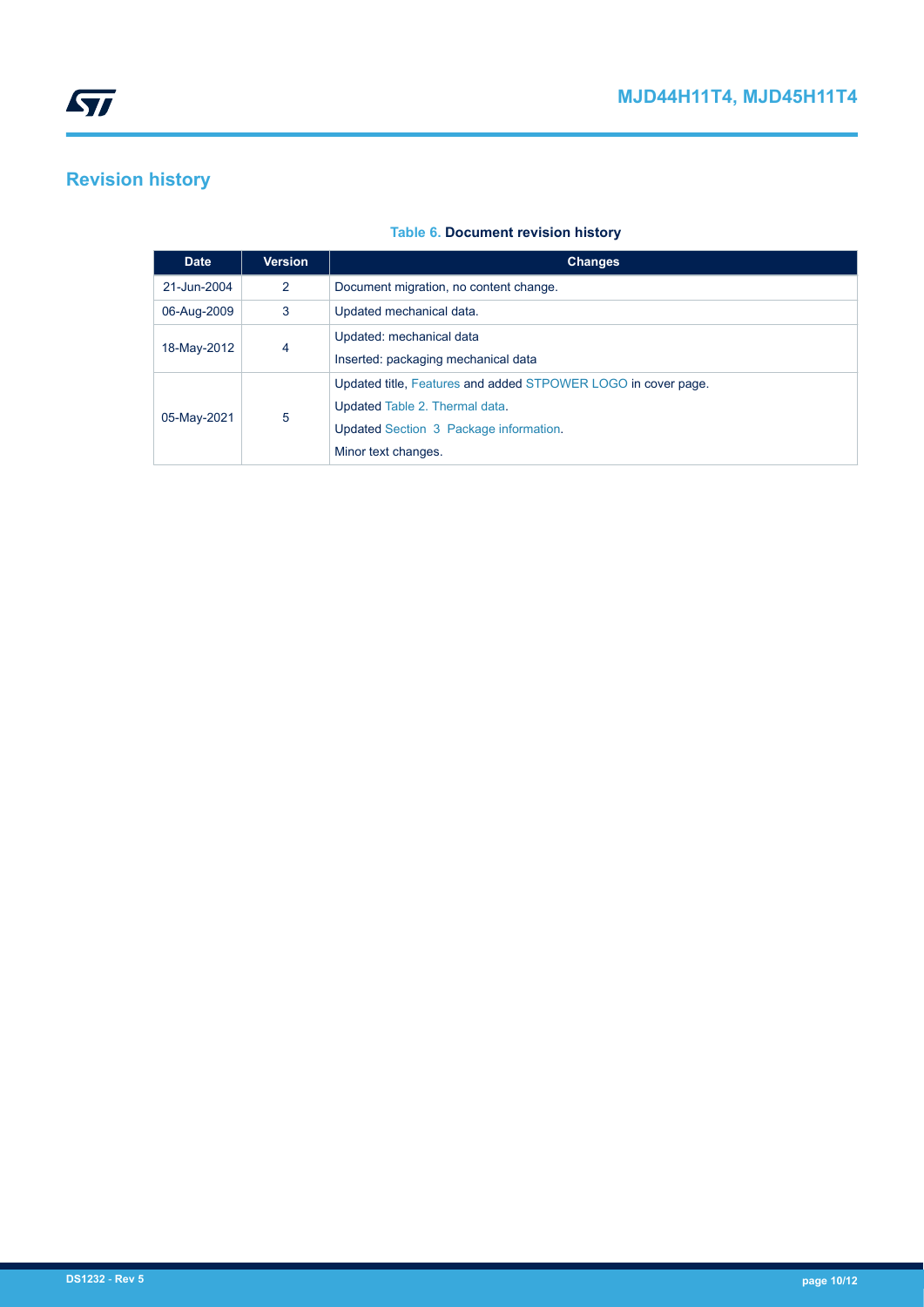

# **Contents**

| $\mathbf{2}$   |  |  |  |  |  |
|----------------|--|--|--|--|--|
|                |  |  |  |  |  |
| 3 <sup>1</sup> |  |  |  |  |  |
|                |  |  |  |  |  |
|                |  |  |  |  |  |
|                |  |  |  |  |  |